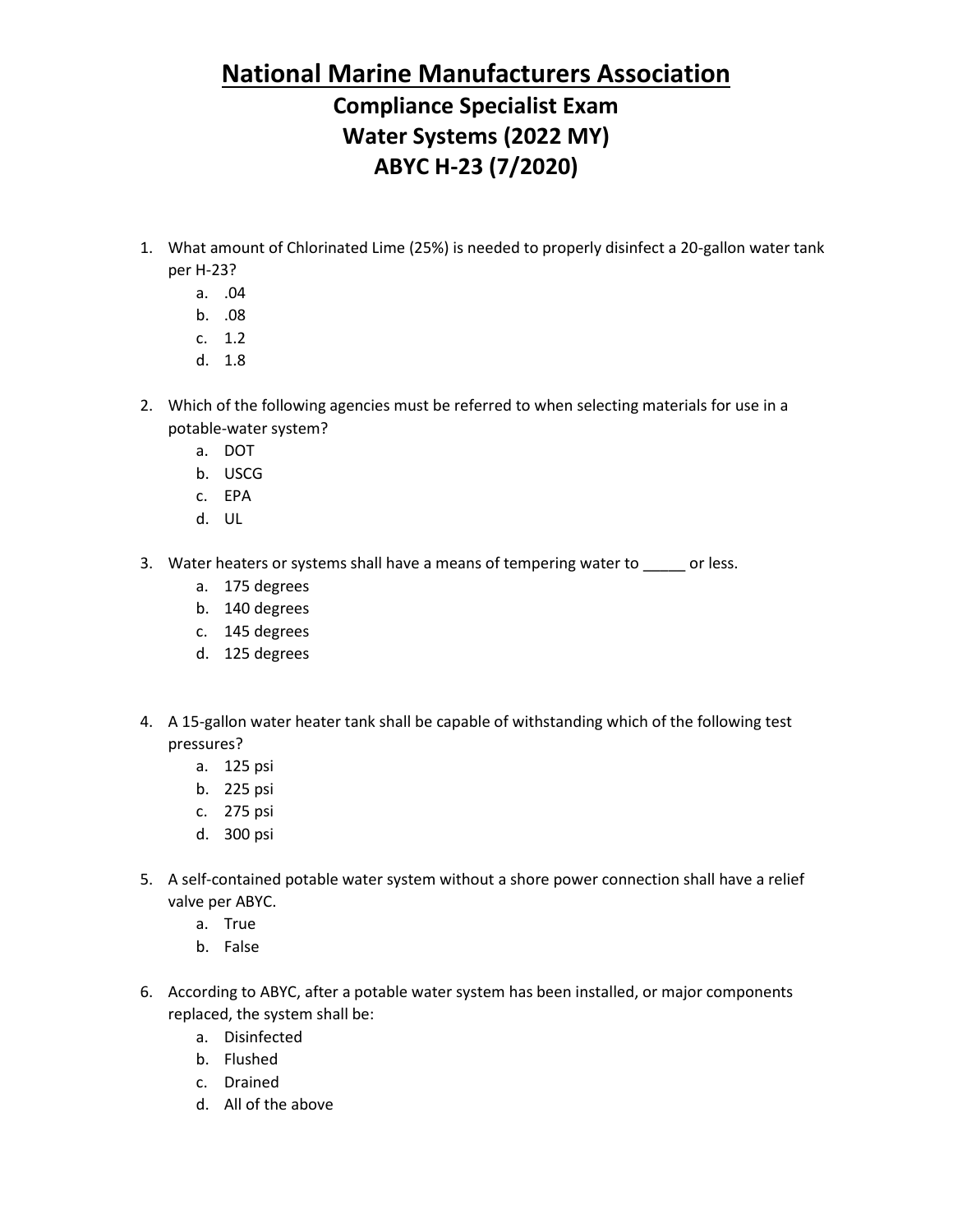### **National Marine Manufacturers Association**

## **Compliance Specialist Exam Water Systems (2022 MY) ABYC H-23 (7/2020)**

- 7. A relief valve used within a pressurized water system that also contains a shore connection, shall be set at no more than \_\_\_\_\_ of the nominal working pressure of the water heater.
	- a. 125%
	- b. 150%
	- c. 175%
	- d. 200%
- 8. Relief valves may be discharged to which of the following locations?
	- a. Into the bilge, if an automatic bilge pump is installed
	- b. Overboard
	- c. Into quick draining cockpits
	- d. Any of the above
- 9. Regarding the installation of a storage tank inlet, which of the following statements is incorrect?
	- a. The inlet shall be permanently installed
	- b. A liquid tight screw cap (or similar closing device) shall be provided
	- c. The inlet shall not serve as the tank vent
	- d. The inlet shall be permanently marked "WATER" or contain the ISO symbol
- 10. Given the need to preserve the potable status of water within a potable water system, storage tanks shall be equipped with a vent.
	- a. True
	- b. False
- 11. A potable water system includes a water heater tank. Where shall a pressure relief valve be located?
	- a. Within 12 inches of the water heater, on the distribution line
	- b. Within 18 inches of the water heater, on the distribution line
	- c. On the water heater
	- d. Any of the above
- 12. Connections within potable water systems shall be positioned below the normal accumulation of bilge water.
	- a. True
	- b. False